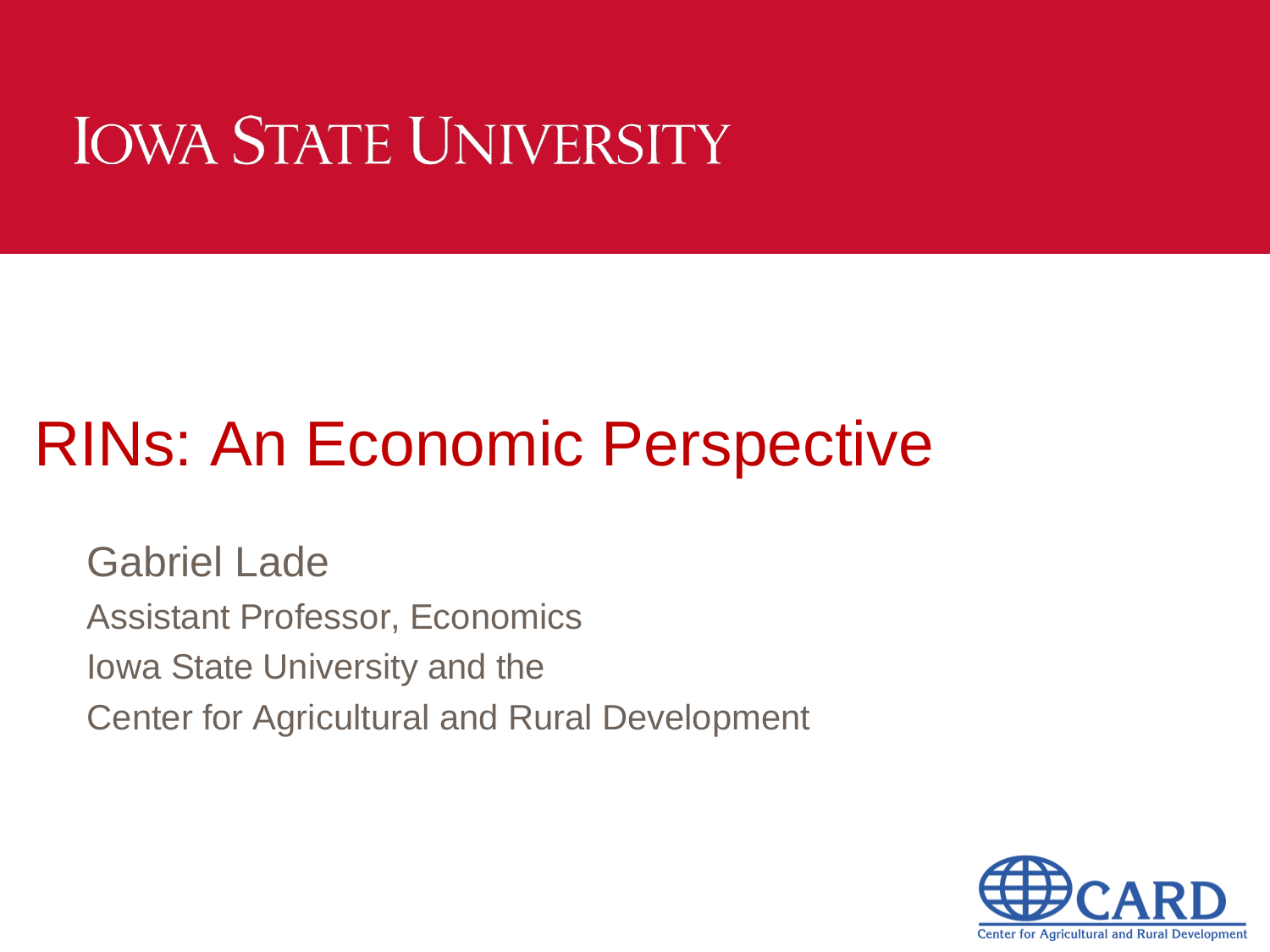

### A Market Gone Wild?

**ENERGY & ENVIRONMENT** 

#### U.S. Struggles to Rescue Green Program Hit by Fraud

By MATTHEW L. WALD OCT. 11, 2012

The New York Times



**BUSINESS DAY | THE HOUSE EDGE** 

噩

**Bloomberg** 

Wall St. Exploits Ethanol Credits, and Prices Spike

By GRETCHEN MORGENSON and ROBERT GEBELOFF SEPT. 14, 2013



**Biggest U.S. East Coast Oil Refinery Files for Bankruptcy** 

**Politics** 

**Oninion** 

By Barbara J Powell and Tiffany Kary January 22, 2018, 12:26 AM CST Updated on January 22, 2018, 10:46 AM CST

**Markets** 

**Tech** 

**Pursuits** 

→ Expenses tied to renewable fuels spur Chapter 11 filing

#### **IOWA STATE UNIVERSITY**



**Rusingssweek**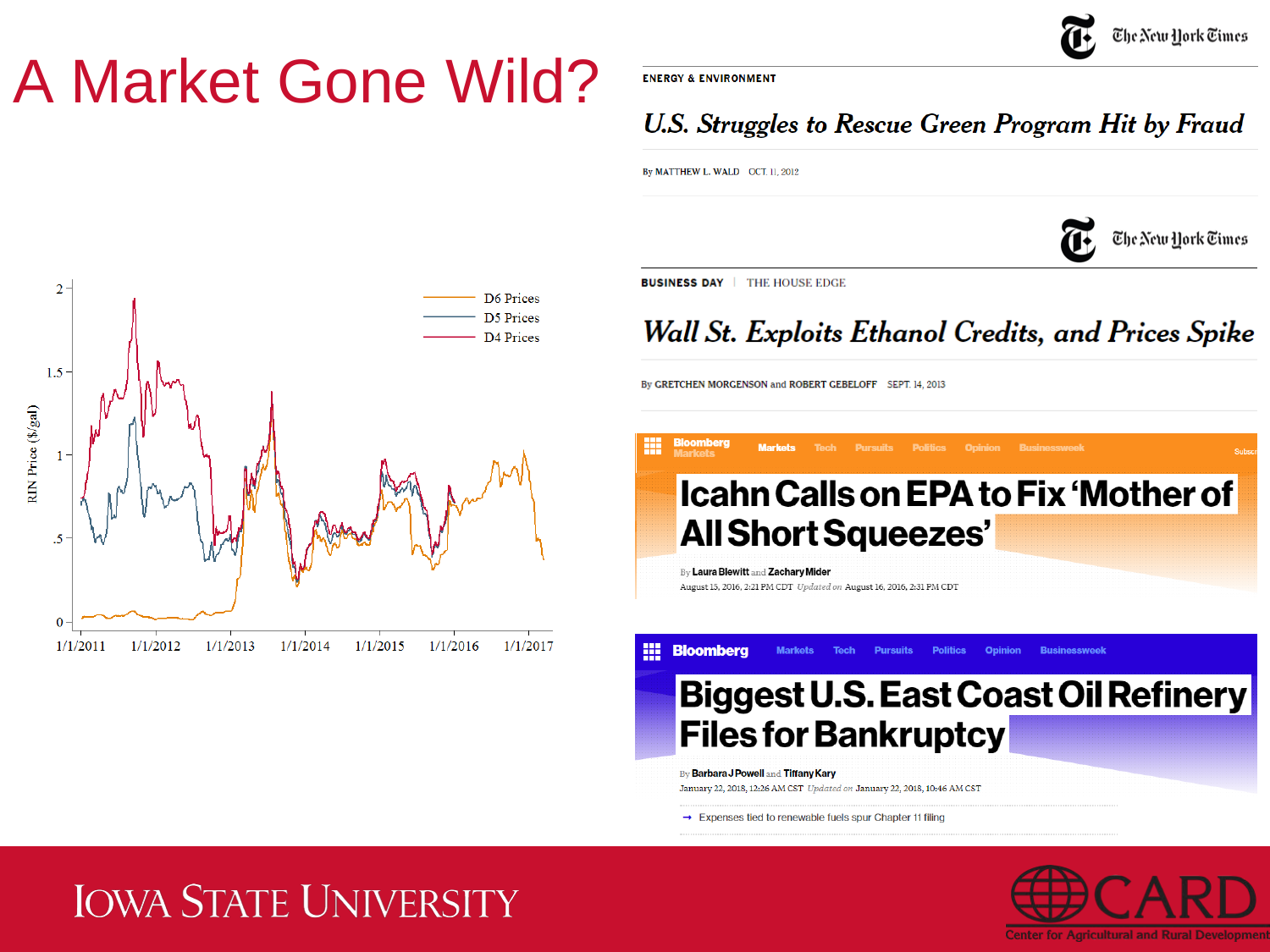### **What factors determine RIN prices?**

Prices driven by *marginal* compliance costs

How much does *last* gallon of biofuel cost relative to gas/diesel





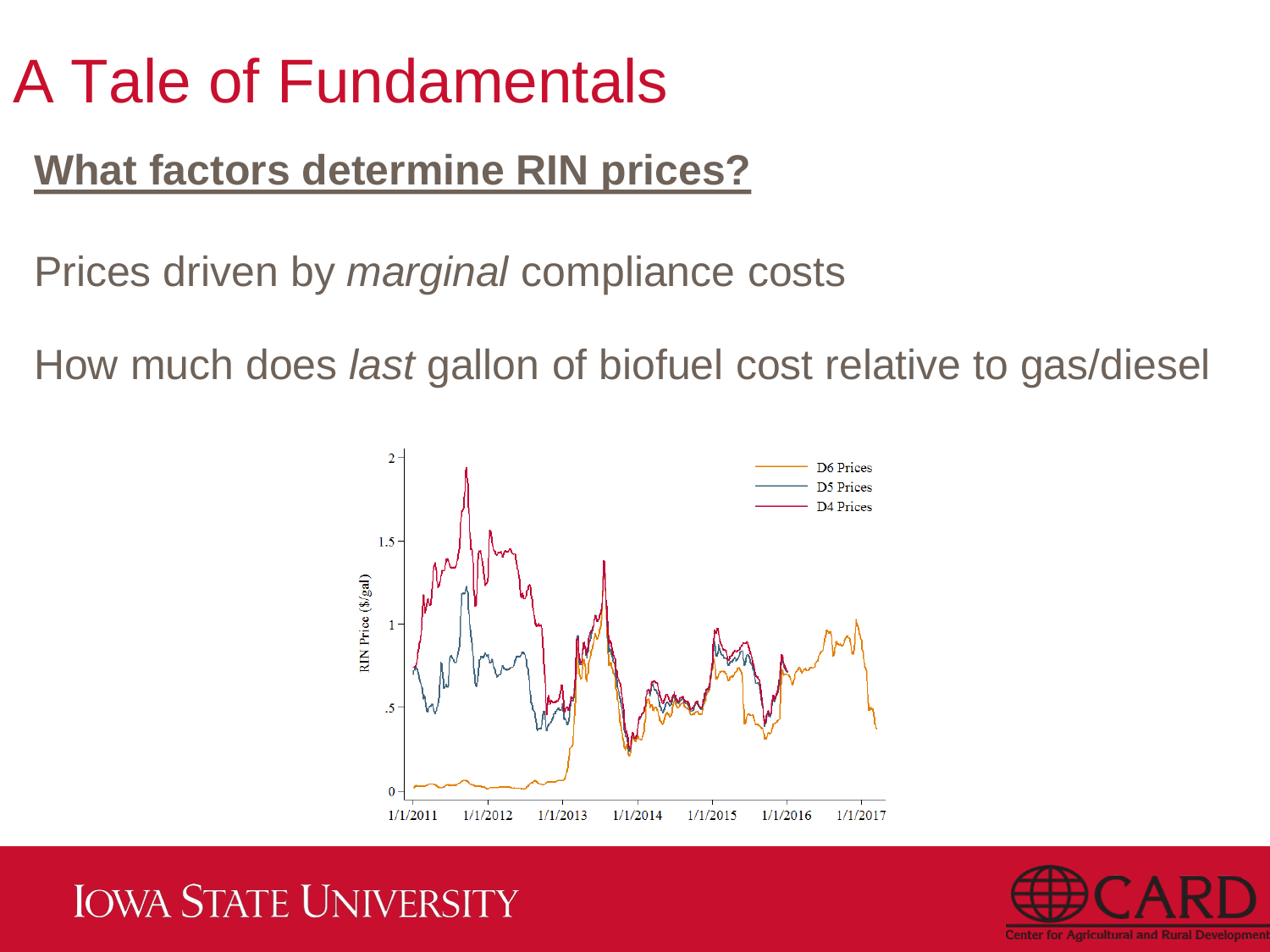### **What Determines D6 Prices?**

Blend wall!

• Cheap to roll out E10 nation-wide

Compliance beyond the blend wall requires:

- 1. High-blend ethanol fuels (E85/E15)
- 2. Biodiesel



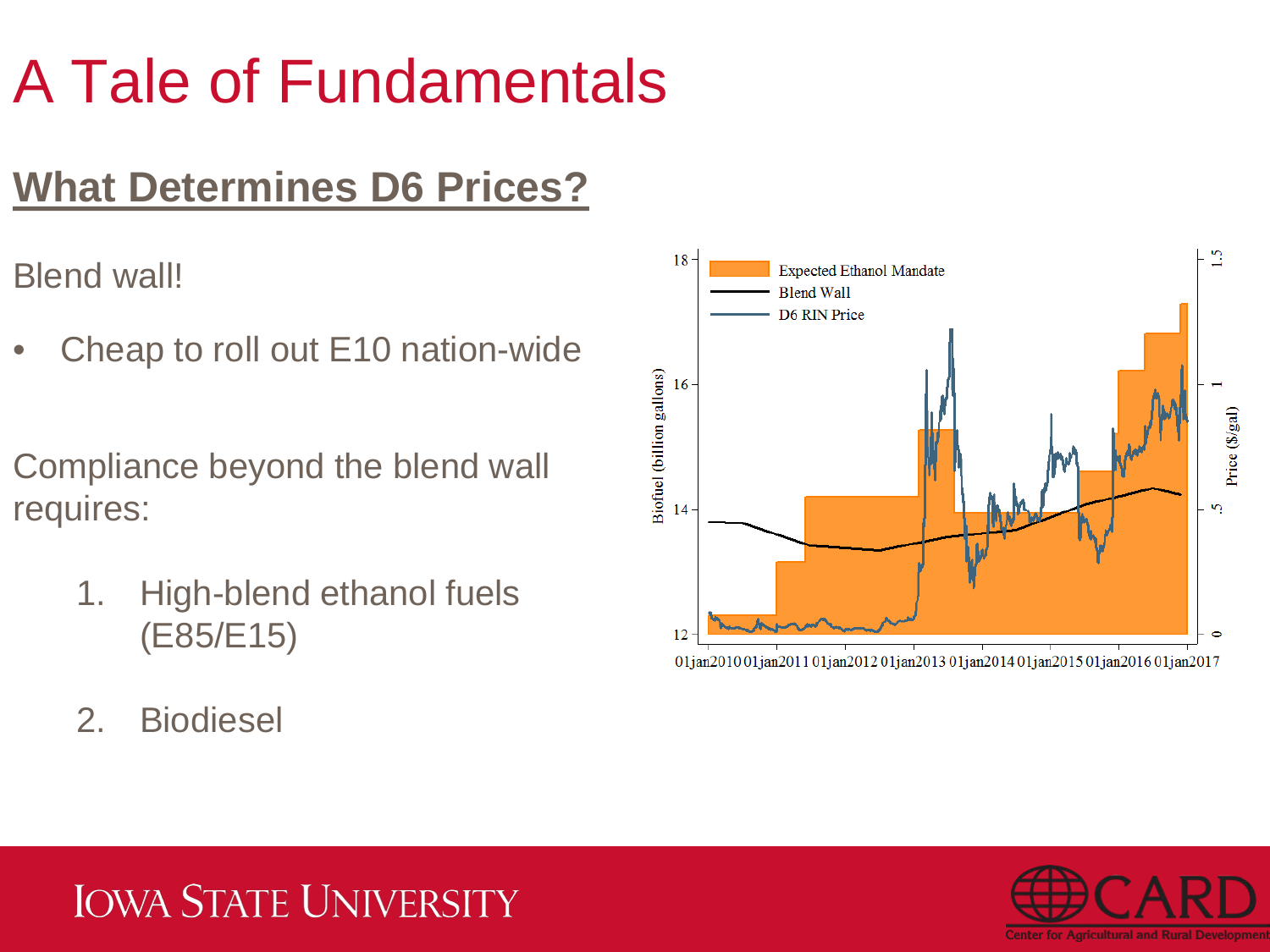### **What Determines D4 Prices?**

No substantive blending issues

BUT, production costs much higher



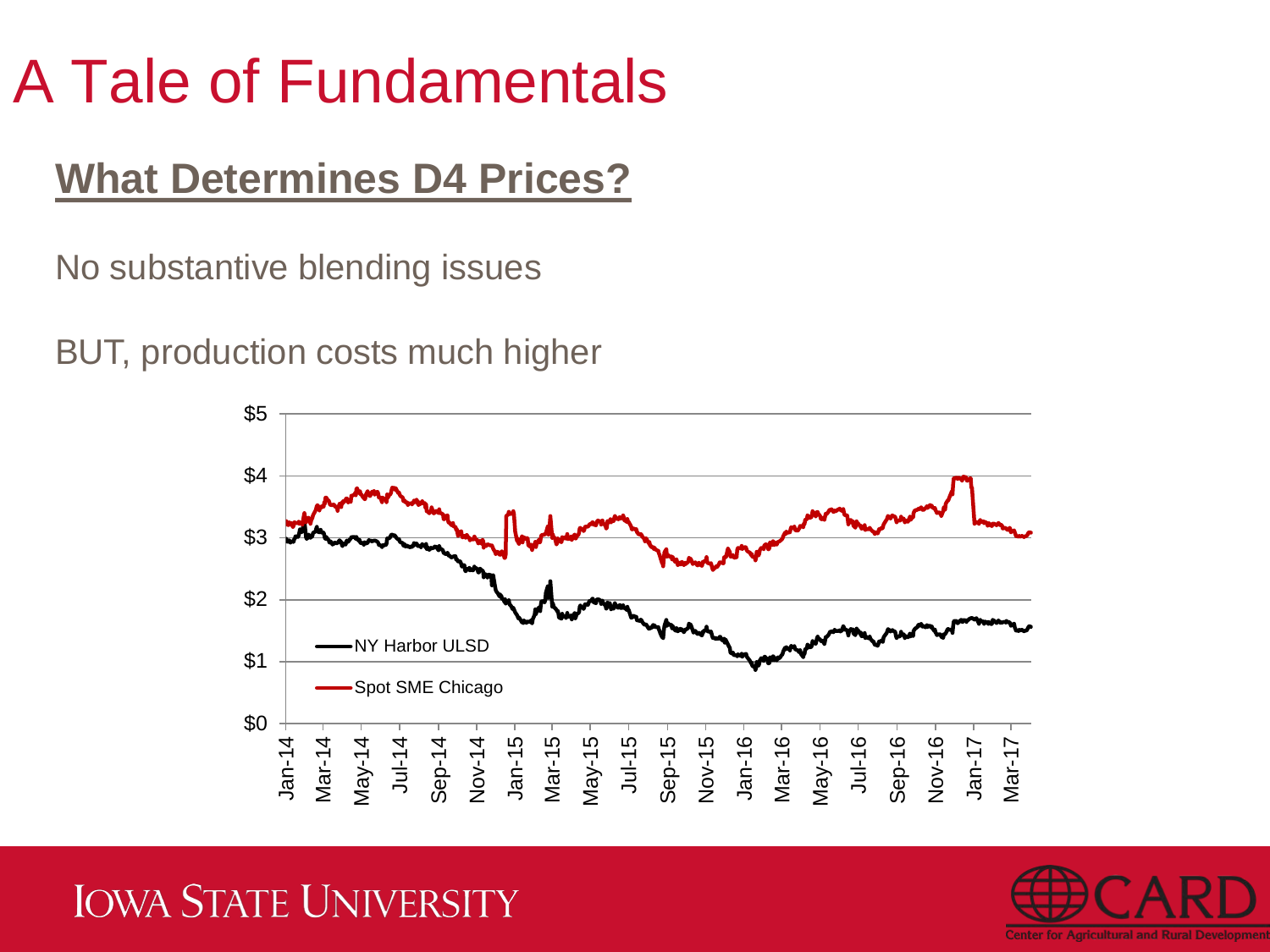### **What Determines D4 Prices?**

No substantive blending issues

BUT, production costs much higher



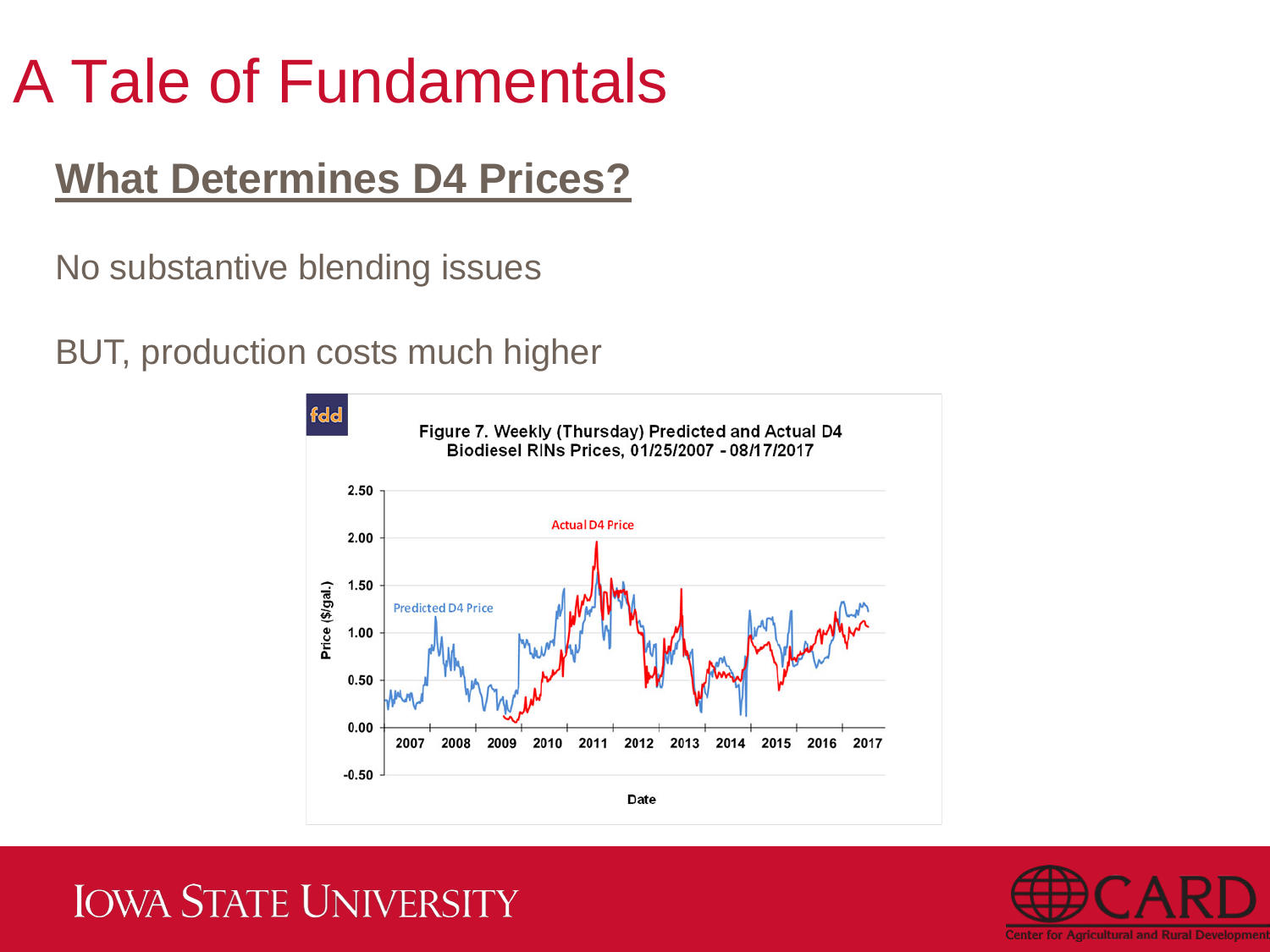### **How do RINs impact gas/diesel prices?**

Increases refiner costs

- o Similar impact as oil price increase
- o Wholesale gasoline prices increase
	- Evidence to date shows refiners likely fully compensated for cost changes
	- **IMPORTER 19 IMPORTER 19 IMPORTER 19 IMPORTER 19 IMPORTER 19 IMPORTER 19 IMPORTER 19 IMPORTER 19 IMPORTER 19 IMPORTER 19 IMPORTER 19 IMPORTER 19 IMPORTER 19 IMPORTER 19 IMPORTER 19 IMPORTER 19 IMPORTER 19 IMPORTER 19 IMPOR** economic costs!



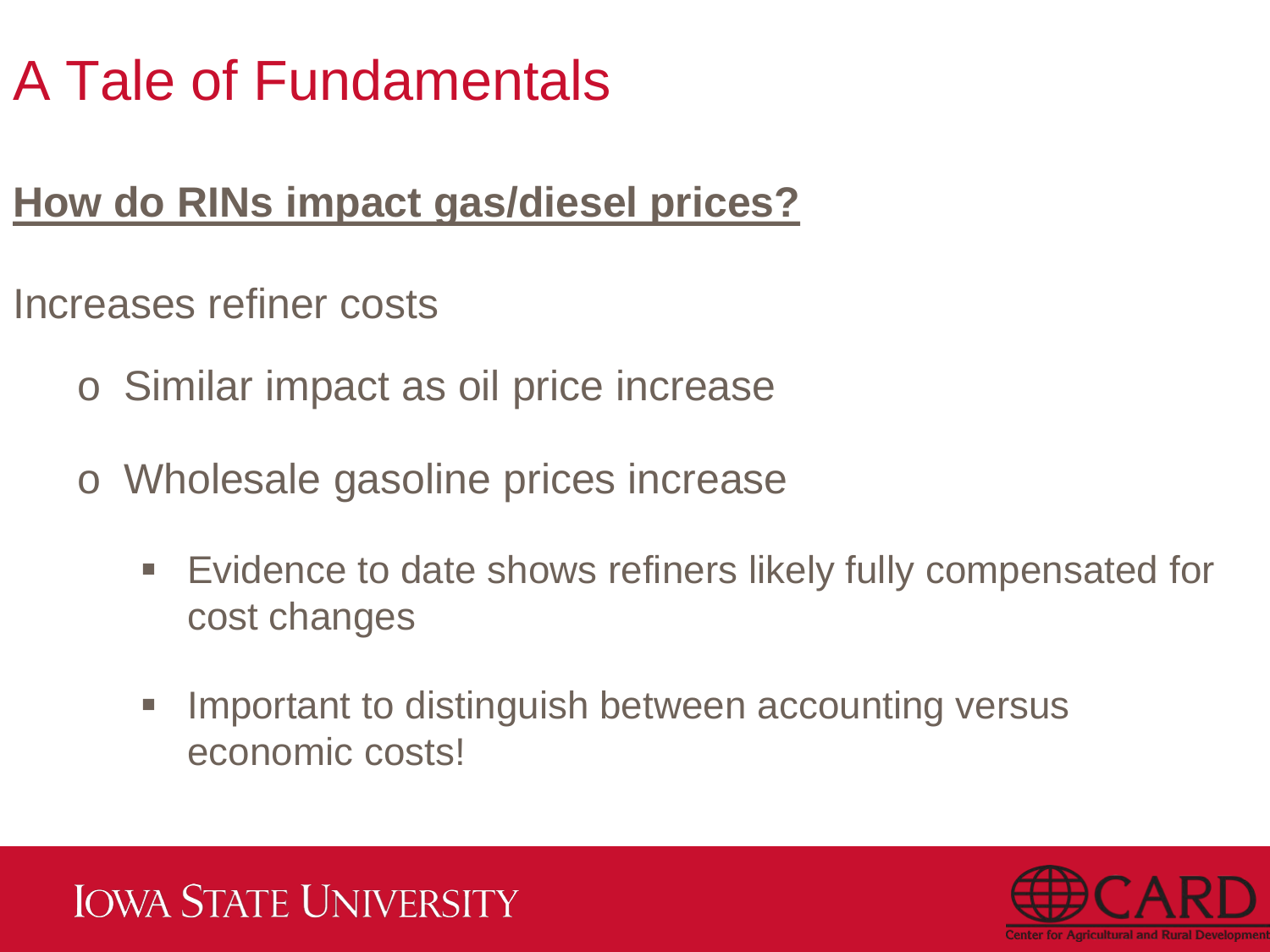### Requirements for fuels to scale

- Consumers switch from E10 to E85 when E85 is cheaper  $\checkmark$ 
	- BUT need large discounts and increased awareness



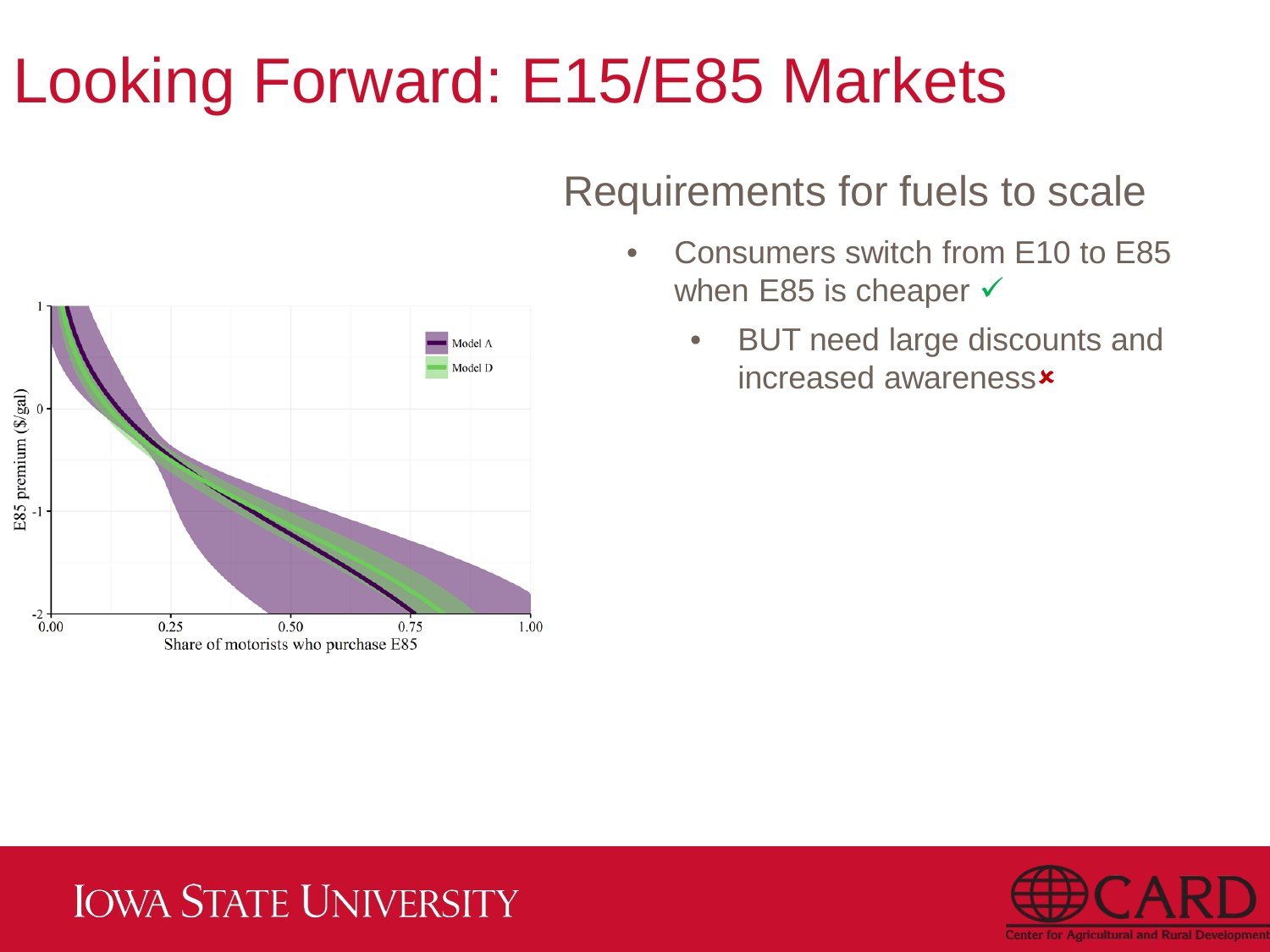

#### Requirements for fuels to scale

- Consumers switch from E10 to E85 when E85 is cheaper  $\checkmark$ 
	- BUT need large discounts and increased awareness
- RINs subsidies passed through to retail E85 prices √

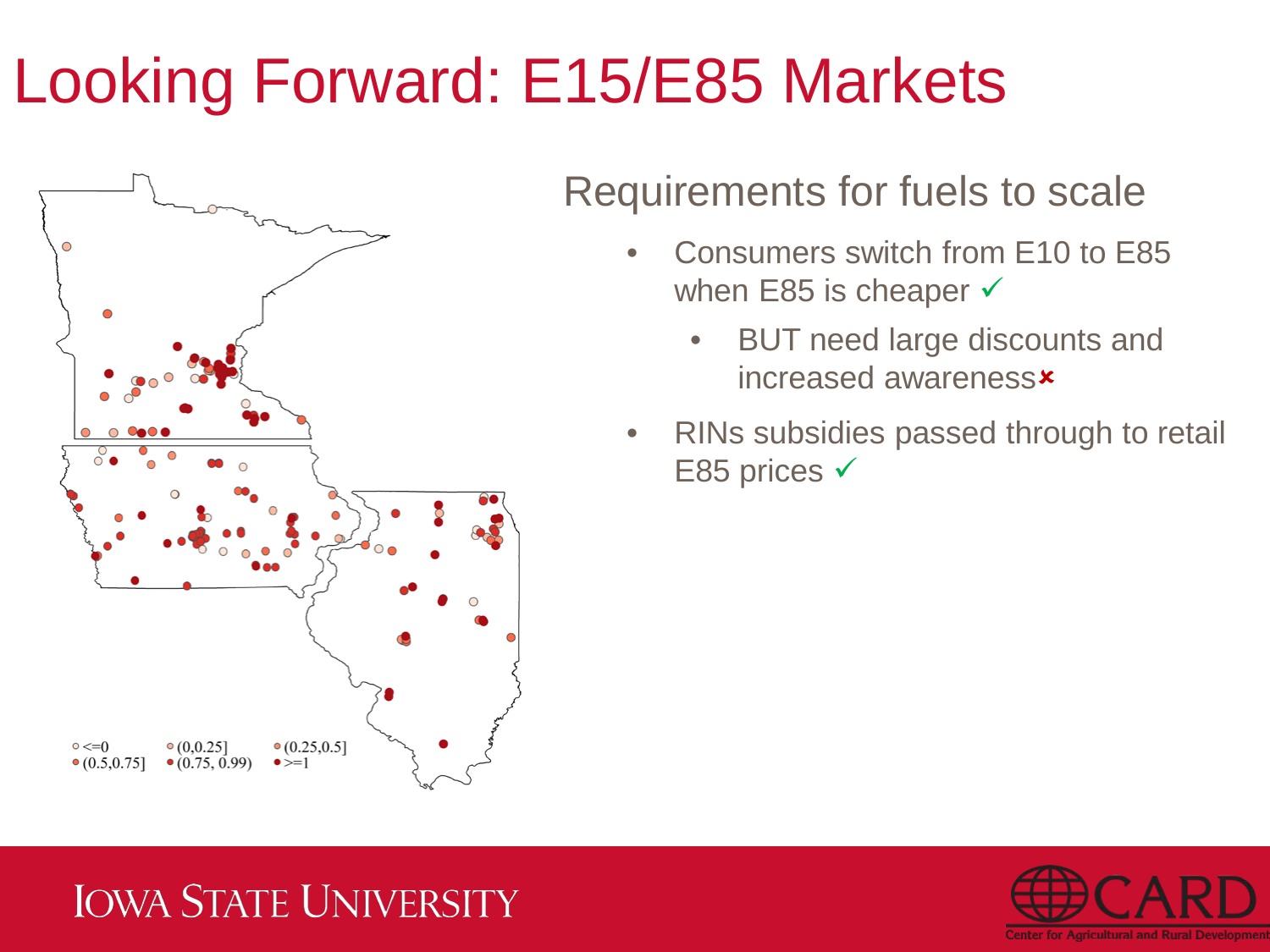

#### Requirements for fuels to scale

- Consumers switch from E10 to E85 when E85 is cheaper  $\checkmark$ 
	- BUT need large discounts and increased awareness
- RINs subsidies passed through to retail E85 prices √

### Mixed prospects looking forward

- E85 stations up  $\checkmark$
- BUT, FFVs down  $\star$

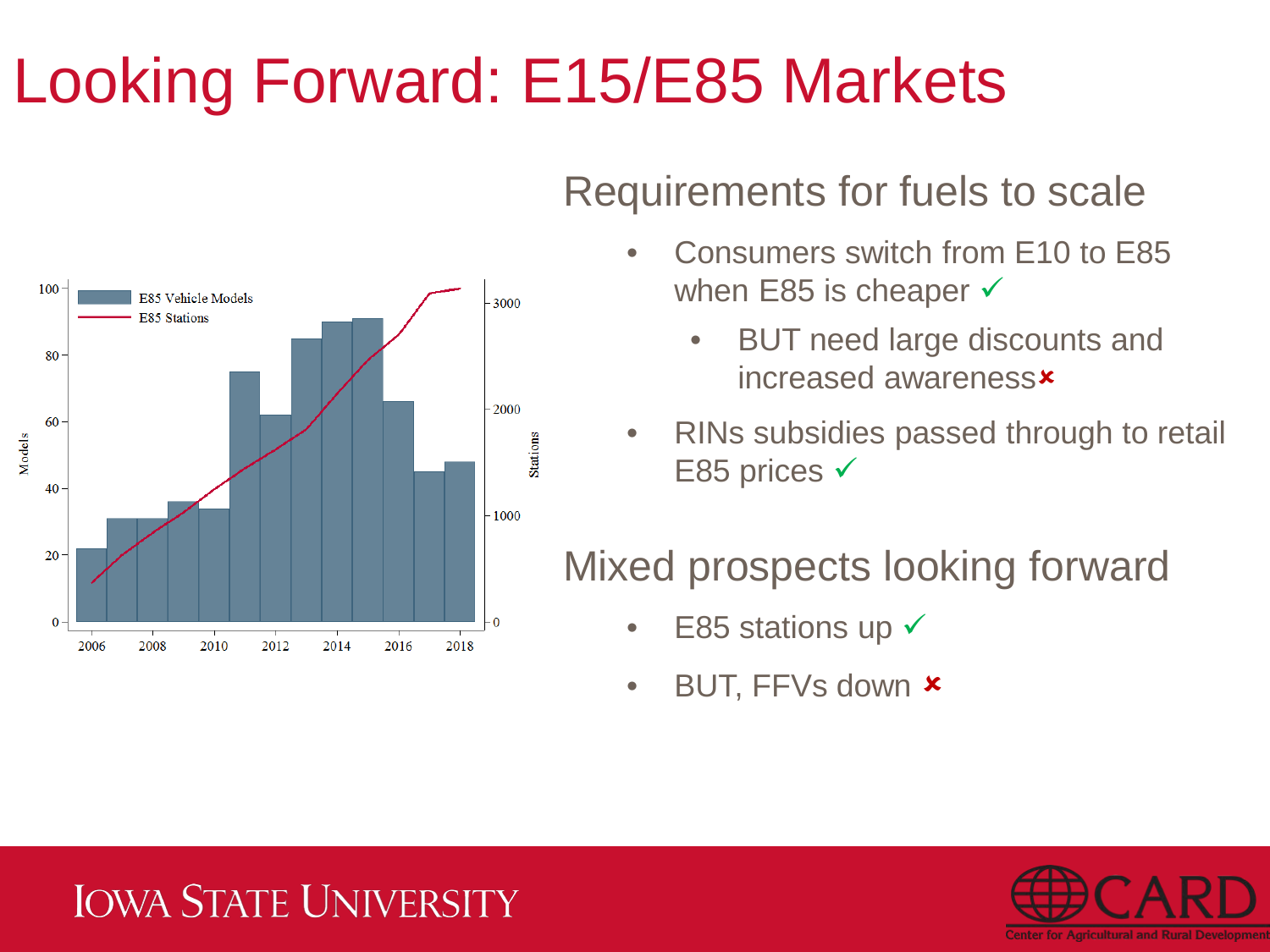

#### Use only in

- 2001 and newer passenger vehicles
- Flex-fuel vehicles

Don't use in other vehicles, boats or gasoline-powered equipment. It may cause damage and is *prohibited* by Federal law.



#### Requirements for fuels to scale

- Consumers switch from E10 to E85 when E85 is cheaper  $\checkmark$ 
	- BUT need large discounts and increased awareness
- RINs subsidies passed through to retail E85 prices √

### Mixed prospects looking forward

- E85 stations up  $\checkmark$
- BUT, FFVs down  $\star$
- $E15(?)$

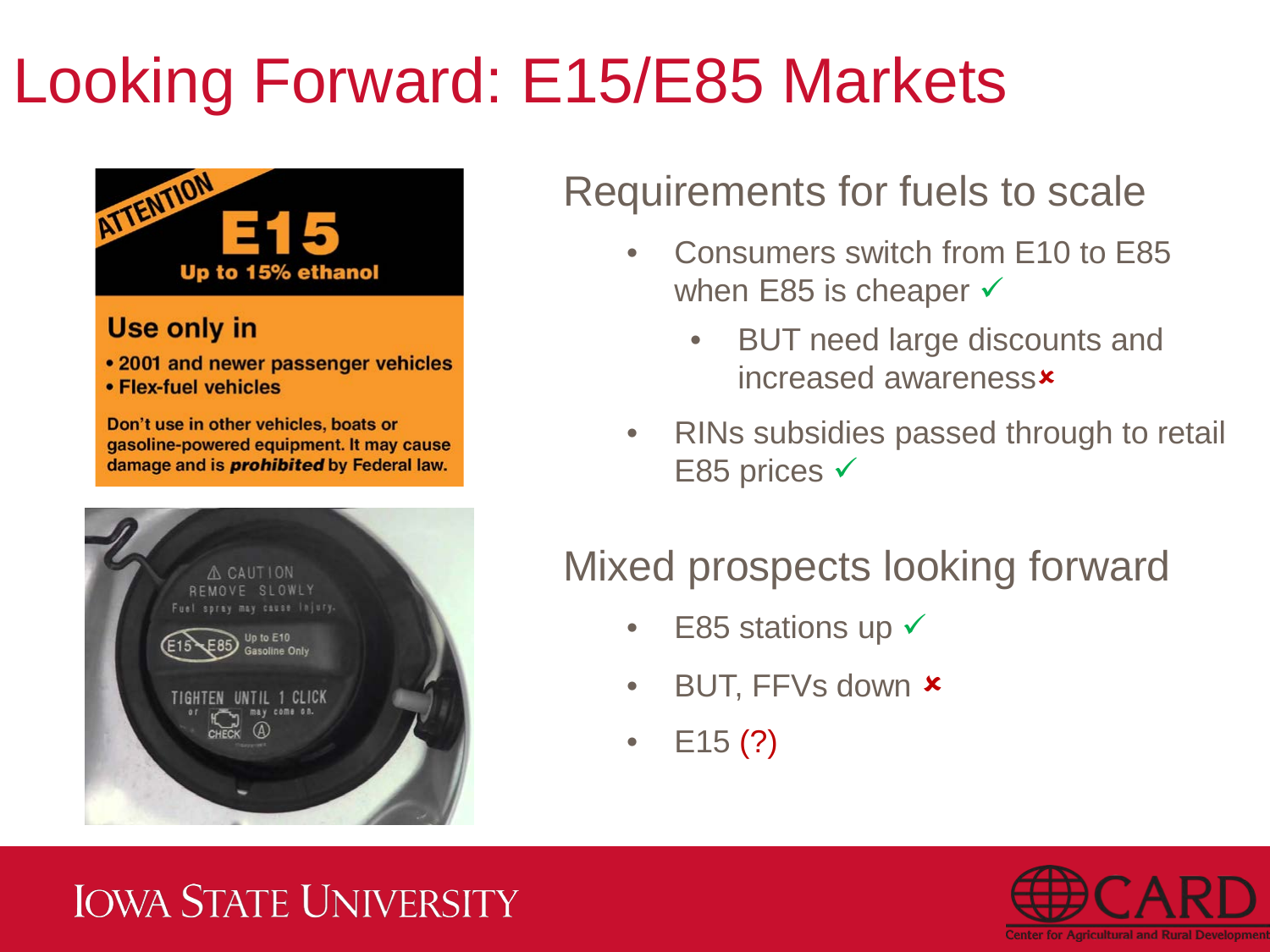### Challenge with 'Technology-Forcing' Policies



Historically, environmental *restrained* industry pollution

- E.g., lead phase down
- Programs largely viewed as successful

Newer policies seek to *incentivize and promote* new technologies

- Must still ensure environmental integrity of programs AND balance competing industries' interests
- Successful with respect to existing technologies
- Success less apparent with new technologies (to date)